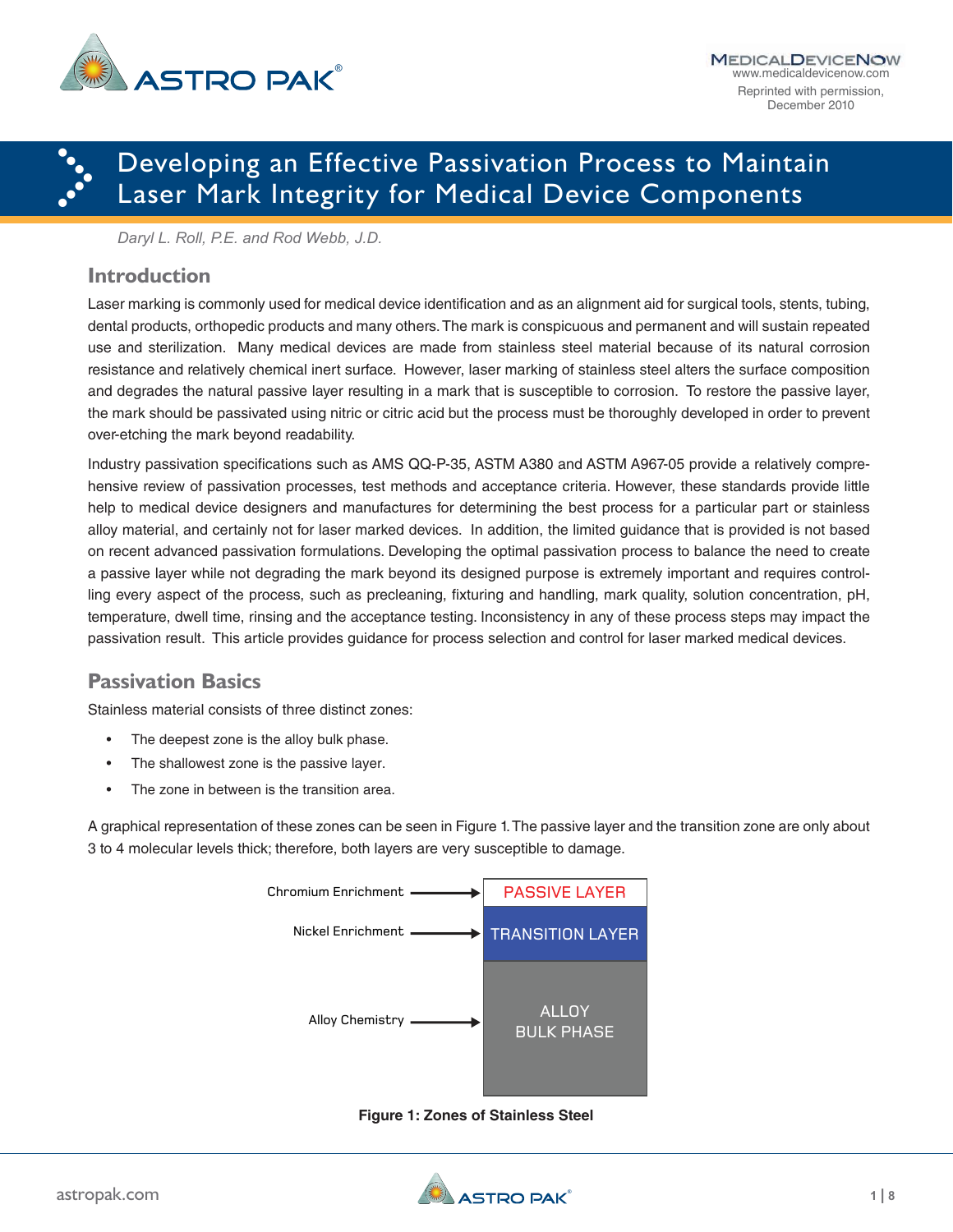During machining, fabrication and laser marking, the chromium-enriched passive layer is damaged and iron contained in the alloy bulk phase, or deposited on the surface from fabrication tooling, is exposed making the surface susceptible to corrosion. To restore this passive layer, the surface iron (free iron or iron oxide) must be removed without removing the corrosion resistant chromium and nickel elements. Exposing the surface to nitric or citric acid removes the iron, raises the chrome-to-iron ratio and establishes the passive layer in the upper part of the surface. For medical devices, this process is commonly performed according to ASTM A967-05, one of several specifications for chemical passivation treatments for stainless steel. ASTM A967-05 recognizes many formulations of both nitric and citric acid. While nitric acid is traditionally the most common formulation, citric acid has gained favor in recent years due to an increasing appeal for "green" technologies and because it provides better passivation results in most cases. Advanced citric acid formulations contain "chelation" additives that prevent dissolved iron and other metallic ions plating, or reattaching, back on the surface after initial removal. This chelation process significantly contributes to the improved results of citric versus nitric.

In addition, ASTM A967-05 lists several acceptance tests for determining if the passivation process created an adequate passive layer. Table 1 lists these tests with characteristics of each. Common among the tests is the qualitative interpretation of results through visual inspection. Also noteworthy is the varying severity and sensitivity of the tests. The lack of clarity for proper test selection and unlikely correlation of results and interpretations among the tests due to different severity and sensitivity levels allow manufactures to choose a test based upon convenience or likelihood of a passing result irrespective of whether an adequate passive layer is restored.

| <b>ASTM A967 Acceptance Tests</b> |                                                                                                                                                        |                                                                                                                               |                                               |                    |                                                     |                                                                                                       |  |  |  |
|-----------------------------------|--------------------------------------------------------------------------------------------------------------------------------------------------------|-------------------------------------------------------------------------------------------------------------------------------|-----------------------------------------------|--------------------|-----------------------------------------------------|-------------------------------------------------------------------------------------------------------|--|--|--|
| Test<br><b>Name</b>               | Summary                                                                                                                                                | Application                                                                                                                   | Acceptanace<br>Criteria                       | Approx.<br>Time    | Test<br>Severity                                    | Comments                                                                                              |  |  |  |
| Water<br>Immersion                | Immerse in water and dry<br>1 hour each, cycle for 12<br>hours.                                                                                        | <b>Stainless Steel</b>                                                                                                        | No visual rust or<br>staining from free iron. | 12 hours           | $\overline{\phantom{0}}$ l $\overline{\phantom{0}}$ |                                                                                                       |  |  |  |
| High<br>Humidity                  | Clean and subject part to<br>97% humidty at 100F in<br>chamber.                                                                                        | Stainless Steel                                                                                                               | No visual rust or<br>staining from free iron. | 24 hours           | Moderate                                            |                                                                                                       |  |  |  |
| Salt Sray                         | Subject part to 5% salt<br>solution for 2 hours.                                                                                                       | <b>Stainless Steel</b>                                                                                                        | No visual rust or<br>staining from free iron. | 2 hours            | High                                                |                                                                                                       |  |  |  |
| Copper<br>Sulfate                 | Subject part to 10g/500<br>ml DI of potassium fer-<br>ricyanide & 30 ml of 70%<br>nitric, all diluted w/ 1000<br>ml DI.                                | 200, 300, precipitation<br>hardened, and 400 with<br>$=$ /> 16% chrome                                                        | No visual copper<br>accumulation.             | 10 min.            | Moderate                                            | Not to be used<br>for parts used<br>in food process-<br>ing or 400 series<br>with $< 16\%$<br>chrome. |  |  |  |
| Potassium<br>Ferricyanide         | Subject part to 4g/250mL<br>DI of copper sulfate and<br>1ML sulfuric for 6 min.,<br>rinse & dry.                                                       | When small amounts of<br>iron detection needed<br>for 200, 300, precipita-<br>tion hardened, & 400<br>with $=$ /> 16% chrome. | No visiable blue color<br>after 30 seconds.   | $1$ min.           | High                                                | Not to be<br>used for parts<br>used in food<br>processing or<br>400 series with<br>$<$ 16% chrome.    |  |  |  |
| Free Iron                         | With part temp $=$ /> 50F<br>for 60 min., cover 20 sq. in.<br>with distilled or demineral-<br>ized water - time unspeci-<br>fied - remove and air dry. | Large parts not condu-<br>cive to humidity or salt<br>spray chamber.                                                          | No visual rust or<br>staining from free iron. | 60 min.<br>minimum | Moderate                                            | Soak time not<br>specified.                                                                           |  |  |  |

#### **Table 1: Acceptance Tests**

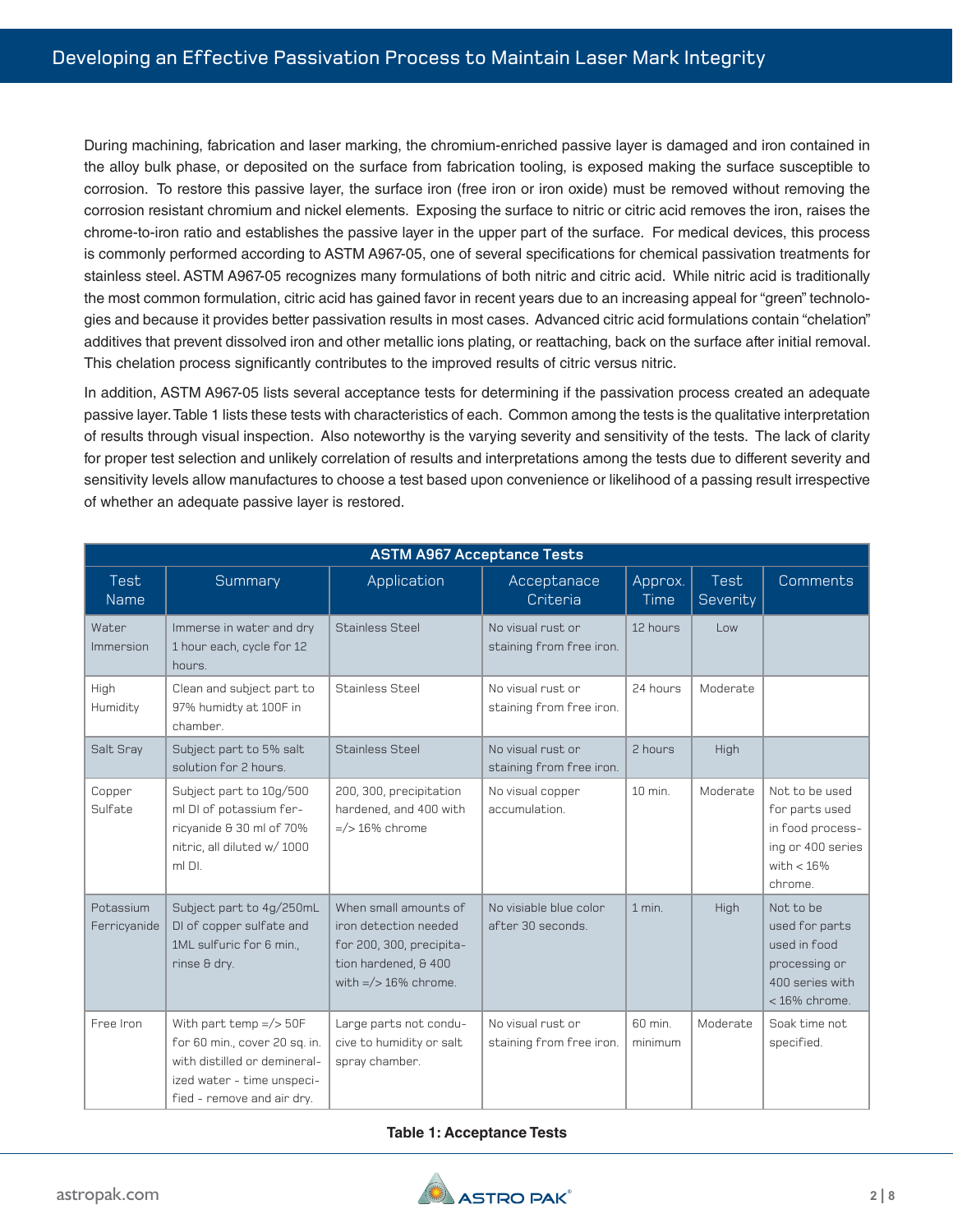The health and product risks corrosion presents for medical devices along with an increase in process scrutiny from the FDA, drives the desire for device manufacturers to improve the passivation process to achieve the best possible result, i.e., the highest chrome-to-iron ratio. Even so, ASTM A967-05 provides little guidance to device manufactures for selecting the formulation that will yield the best result. Passivation process development prior to device validation is now commonplace. Developing the best process is particularly challenging for laser-marked devices since maintaining mark integrity must be balanced with creating an improved passive layer.

## **Characteristics and Challenges of a Laser Marked Surface**

The laser marking process applies heat to etch the mark into the surface, similar to welding. The two modes of laser marking are the ablative mode, which uses high power with short contact time, and oxidation mode, which uses lower power with longer contact time. The surface characteristics within the marked area will vary based on the laser mode used.

The ablative mode evaporates and oxidizes material from the surface but otherwise does not significantly change the base material, although the layer is thinner, higher in iron oxide and susceptible to localized corrosion such as pitting. The oxidative mode, on the other hand, melts the surface material completely, forming a thick iron oxide layer and loss of passive characteristics<sup>1</sup>.

The loss of the passive layer from the oxidation mode of laser marking is the same result observed in welding of stainless pipe in high purity applications such as pharmaceutical process systems<sup>2</sup>. Experience can be drawn from advanced passivation processes proven effective in these applications for restoring the passive layer. However, there are very different objectives in the two applications. Alloy components oxidize and turn black during either welding or laser marking, similar to a charred forest after a fire. The black color is an oxide layer and results from exposing the elements to oxygen when they melt from the heat, forming iron oxide, chromium oxide, carbon and other oxidized compounds. A laser mark visually contrasts with the natural color of the alloy to make the mark visible – the purpose of the mark. For welding, the discoloration is not desired and the passivation (pickling) process is designed to remove it by chemically etching the surface.

The opposite is true for laser marks. It is important not to significantly remove or dull the oxide layer during passivation so the mark remains visible. Thus, restoring the passive layer without degrading the mark beyond the intended purpose is the challenge for developing a passivation process for laser marked devices. This requires precise process controls and quantitative, not qualitative, analysis to chemically profile the surface, otherwise the passive layer may not be restored or the laser mark will be dulled beyond the intended purpose. Since degradation of the laser mark is immediately noticeable, the tendency is to under passivate so the mark is not dulled, but this does not adequately restore the passive layer. Without a quantitative test, this quality flaw only comes to light after corrosion develops well after the part has been released to the market and, even more concerning, perhaps in use.

For the medical device manufacturer interested in achieving the best possible result to minimize corrosion risk, a more quantitative test is preferred to determine the extent to which the passive layer has been established. This test is completed to initially prove effectiveness when the process is being developed. Once the process is in control, the quantitative test can be correlated to one of the qualitative tests listed in ASTM A967-05 for production process and quality control purposes.

Since the objective of the passivation process is to create a passive layer by raising the chrome content relative to the iron content, an indication of the quality of the passive layer, a quantifiable determination of the chrome-to-iron ratio seems most applicable. This is accomplished using Auger Electron Spectroscopy (AES). Refer to Figures 2 and 3. The vertical axis plots the percent composition of the elements present and the horizontal axis plots the depth in angstroms for laser markings on 17-4 and 304 stainless, respectively. The marks were made using the oxidation mode as evident by the thick iron oxide layer shown by the high concentration of oxygen (the top green line) and iron (the blue line). This layer makes up

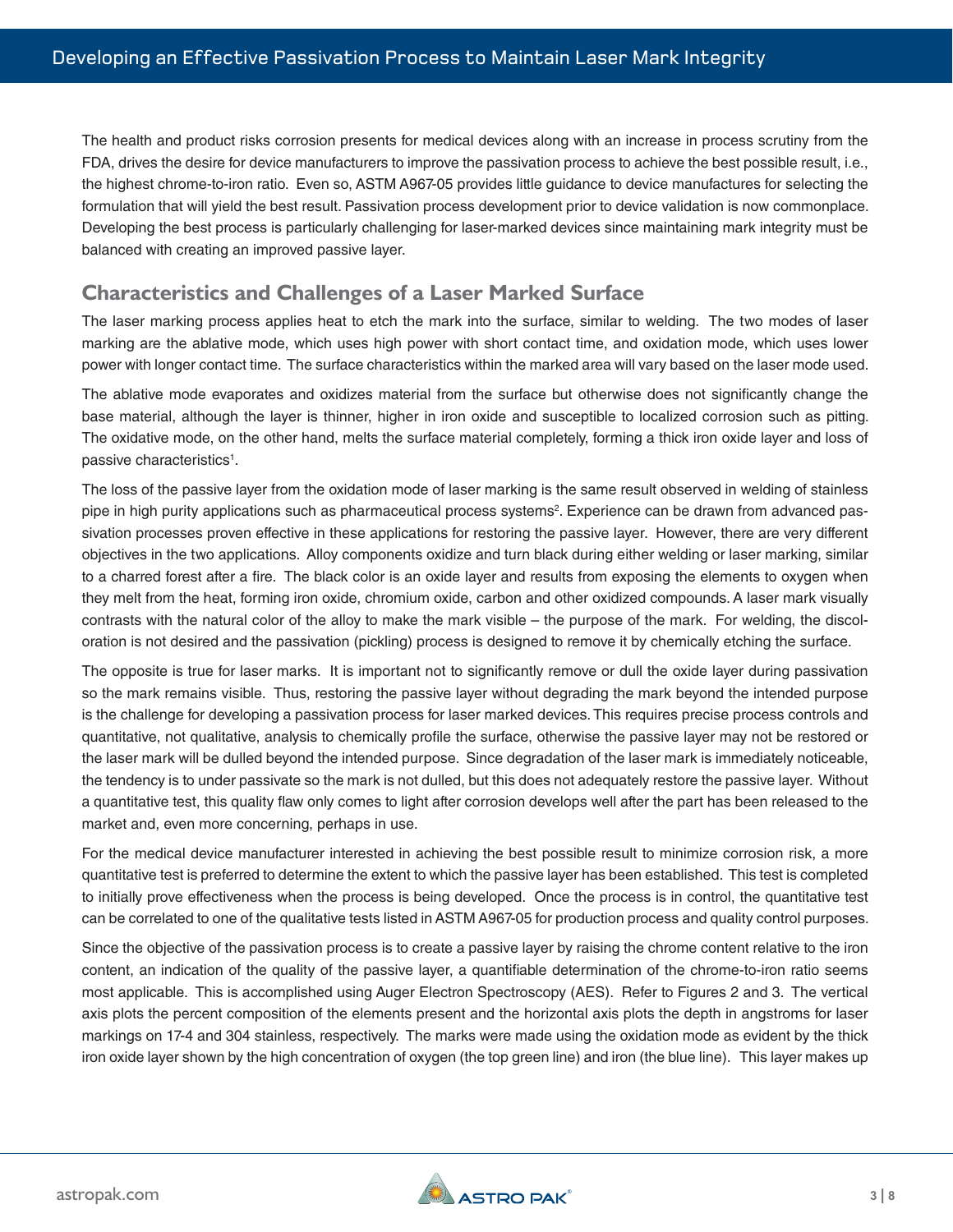

**Figure 2: Unpassivated 17-4 Mark**



**Figure 3: Unpassivated 304 Mark**

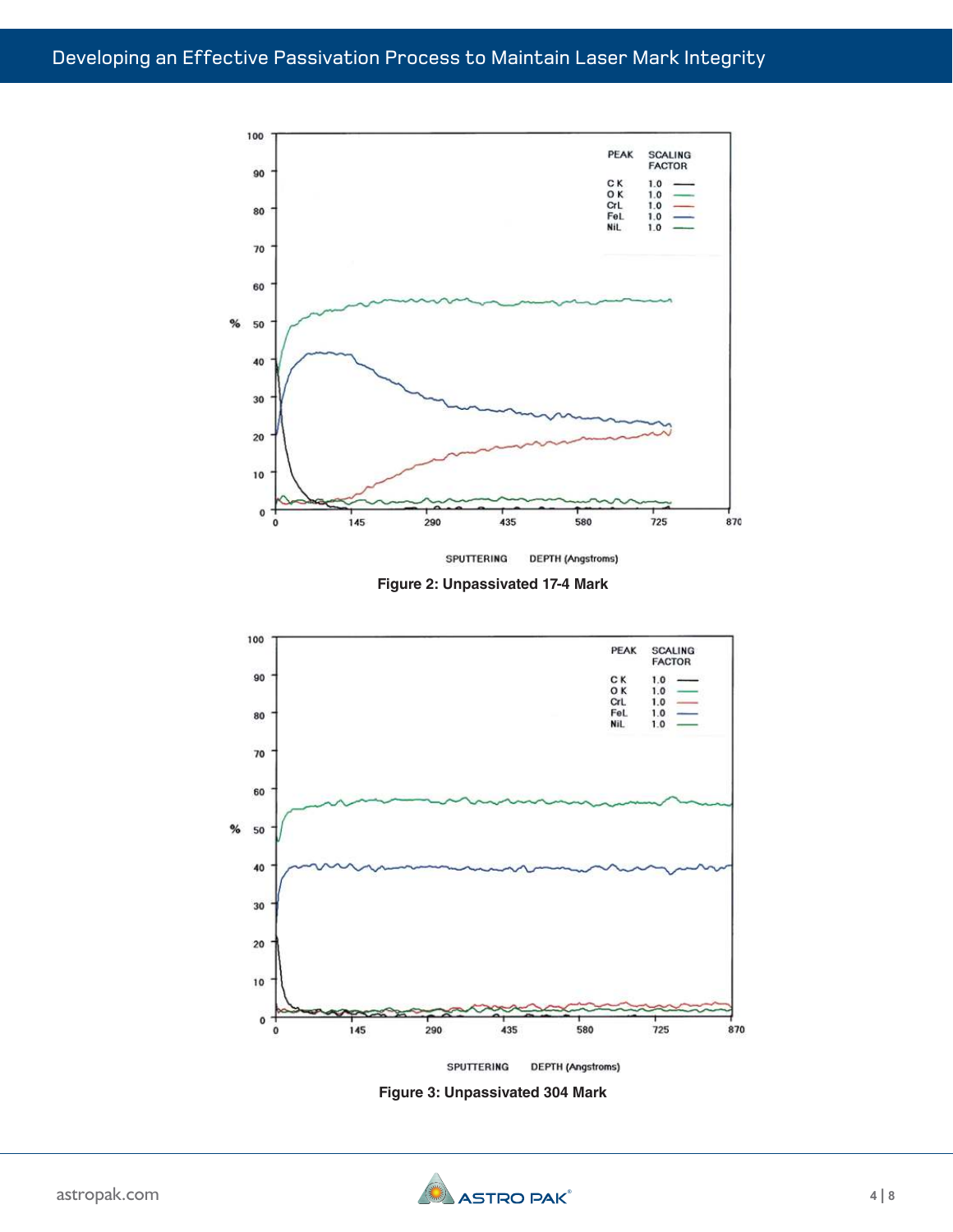approximately 90% of the surface composition. Chromium is indicated by the red line and is significantly lower in content than iron (blue line) throughout the depth of the surface. Chromium rises to 20% at 725 angstroms in the 17-4 sample, equal to the iron content but at a very deep depth, and remains constantly low relative to iron in the 304 sample. The high iron with low chromium and nickel content indicates corrosion susceptibility at the surface, as the iron is in the ferrous oxide state and, with moisture and oxygen, will oxidize to ferric (red) oxide. Formation of ferric (red) iron oxide will result in growth and release of the iron from the surface as particulate. There is virtually no passive layer as the chrome-to-iron ratio (Cr/Fe) is less than 0.10 in both samples near the surface.



**Figure 5: Passivated 304 Mark**

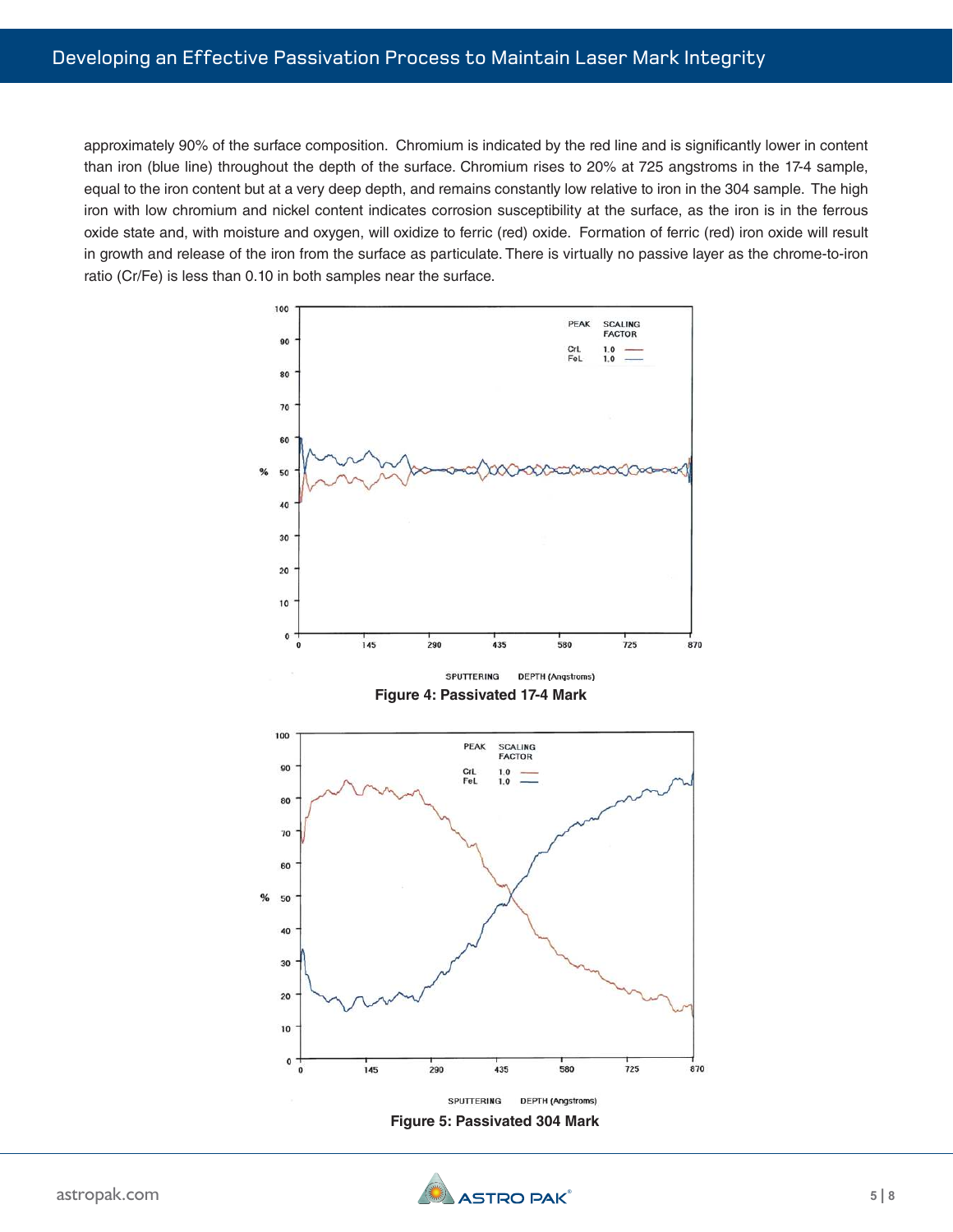Passivation of these surfaces results in significantly higher chromium-to-iron ratio and formation of a protective layer. Both samples (17-4 and 304) failed the medical device copper sulfate (CuSO<sub>4</sub>) inspection test prior to passivation. After passivation, both passed the  $CuSO<sub>4</sub>$  test 100% of the time. The AES of the 17-4 and 304 surfaces after passivation are shown in Figures 4 and 5, respectively. The passivation has improved the surface layer of less than 0.1 Cr/Fe to a range from 0.8 to 1.0 Cr/Fe in the 17-4 sample and to over 3.0 in the 304 sample.

To calculate this ratio, simply read the percent value of both chrome and iron at the depth point of interest (10 angstroms or point of maximum value) and divide the chrome value into the iron value. The result is the ratio of chrome to iron. The consensus in most industries to indicate the minimum acceptable passive layer is for the ratio to be at least 1 and most desirable to be 2 or more. In the 17-4 sample, the passivation improvement extends through the full depth of the surface, or 800 angstroms (0.8 microns) but has a lower chrome-to-iron ratio. This is typical of martensitic material with base alloy chromium content above 14%. The 304 result is more typical of austenitic material with a crossover at 450 angstroms (0.45 microns) but with a high chrome-to-iron ratio. Both are drastic improvements over the unpassivated samples.

### **The Importance of Pre-Cleaning**

 A common problem for achieving the desired passivation result is inadequate surface cleaning. A clean surface is required for the passivation solution to access the free iron or iron oxide and remove it. Surface contamination can mask the iron and it will remain on the surface, failing the inspection criteria (CuSO<sub>4</sub> test). ASTM A967-05 generally recognizes the need for pre-cleaning but does not specify it as a requirement. ASTM A380 discusses cleaning processes in more detail but does not specify quantification of surface cleanliness. It is highly recommended chemistry, particulate and nonvolatile residue levels be measured to ensure a clean surface. If the surface is not clean, the AES profile will show a layer of organic (carbon) residue on the surface. See Figure 6. The black line is the carbon content and is 40% at the surface



**Figure 6: AES with Organic Layer**

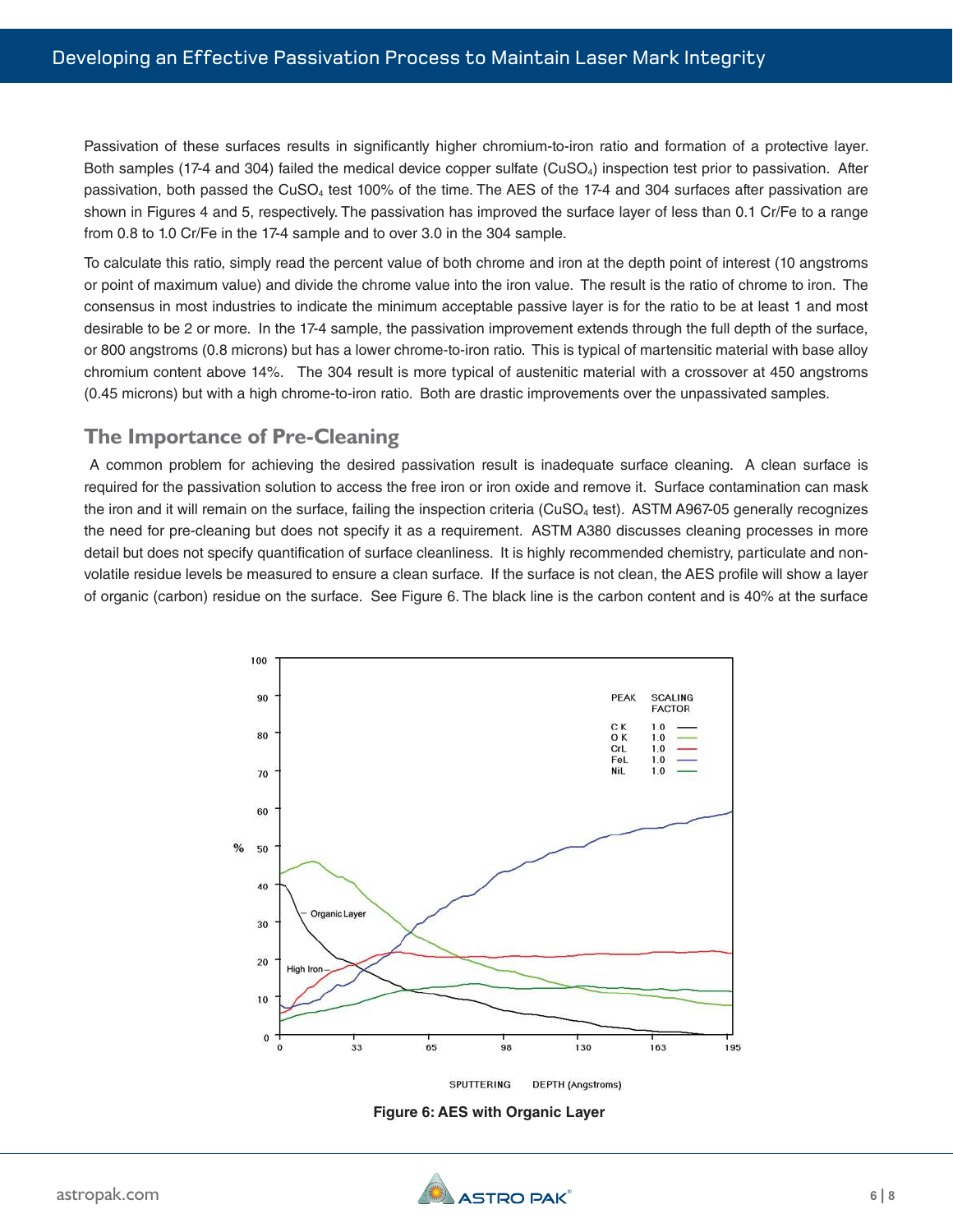and above 20% at 30 angstroms depth. This carbon layer indicates the lack of cleanliness and the result is that the acid passivation did not remove enough of the iron to eliminate the high iron at the surface. The iron (blue line) is greater than the chromium (red line) concentration in the first 5 angstroms creating a detached iron oxide film on the surface. If such carbon layer is present, the passivation result will be detrimentally affected.

## **Process Development for Passivation of Laser Markings**

The starting point for process development is to decide between a nitric or citric formulation. For the device manufacturer interested in determining which formulation and set of conditions provide the best passivation result defined by a quantitative requirement and test method, the selection should not be taken lightly. In general, citric formulations have advanced in recent years to outperform nitric for austenitic alloys and martensitic alloys with chrome content of at least 14%<sup>3</sup>. These formulations are not specifically recognized in ASTM A967-05 but are provided for in the catch-all provision in subsection 7.1.1.4 Citric 4.

Laser marked sample parts should be processed in the selected solution at the conditions providing the highest possible chrome-to-iron ratio without degrading the laser mark. Variable conditions to consider include solution concentration dwell time, temperature, and acidity. Undoubtedly, there will be some fading of the laser mark since any process will remove some of the oxide layer; however, the type and quality of the laser mark will impact how much oxide layer is removed at the desired passivation result. It will take several iterations of adjusting conditions to achieve the optimum desired result. The  $CuSO<sub>4</sub>$  test or other relatively real-time qualitative acceptance test may be used to quickly baseline results followed by AES to validate and maintain the final process and ensure consistent results. Once established, as long as the material and process remain in control, the results should be consistent.

Table 2 summarizes an example of a process development effort to balance the need to establish the passive layer while maintaining the mark integrity. In general, adjustment of the dwell time and temperature will have the largest affect followed by the acidity level and iron concentration of the solution with all other conditions controlled.

| <b>Conditions of Test</b>                           | Cr/Fe<br>Surface/Max | <b>Oxide Film Thickness</b><br>(angstroms Å) | $Cu/SO4$ test | <b>Comments</b>                      |  |
|-----------------------------------------------------|----------------------|----------------------------------------------|---------------|--------------------------------------|--|
| Non-Passivated Laser<br>Mark Surface                | 0.2 / 0.2            | $500 + A$                                    | Fail          | Typical unpassivated/weld<br>surface |  |
| <b>Passivation Process</b><br>A - Series of Testing |                      |                                              | Fail          | Ambient Process                      |  |
| <b>Passivation Process</b><br>B - Series of Testing |                      |                                              | Pass          | Laser Mark Lost                      |  |
| <b>Passivation Process</b><br>$C - 30$ minutes      |                      |                                              | Fail          | Insufficient passivation             |  |
| 90 minutes                                          | 0.8 / 1.4            | 100 <sub>A</sub>                             | Pass          | Laser Mark - Light in color          |  |
| 60 minutes                                          | 0.4 / 0.8            | $250 + A$                                    | Fail          | Laser Mark - Good                    |  |
| 75 minutes                                          | 0.75 / 1.2           | 200 Å                                        | Pass          | Laser Mark - Good                    |  |
| <b>Validation Runs:</b><br>Series 1                 | 0.8 / 1.4            | 180 Å                                        | Pass          | Laser Mark - Good                    |  |
| Series 2                                            | 0.7 / 1.3            | 200 Å                                        | Pass          | Laser Mark - Good                    |  |

#### **Table 2: Development and Validation Tests**